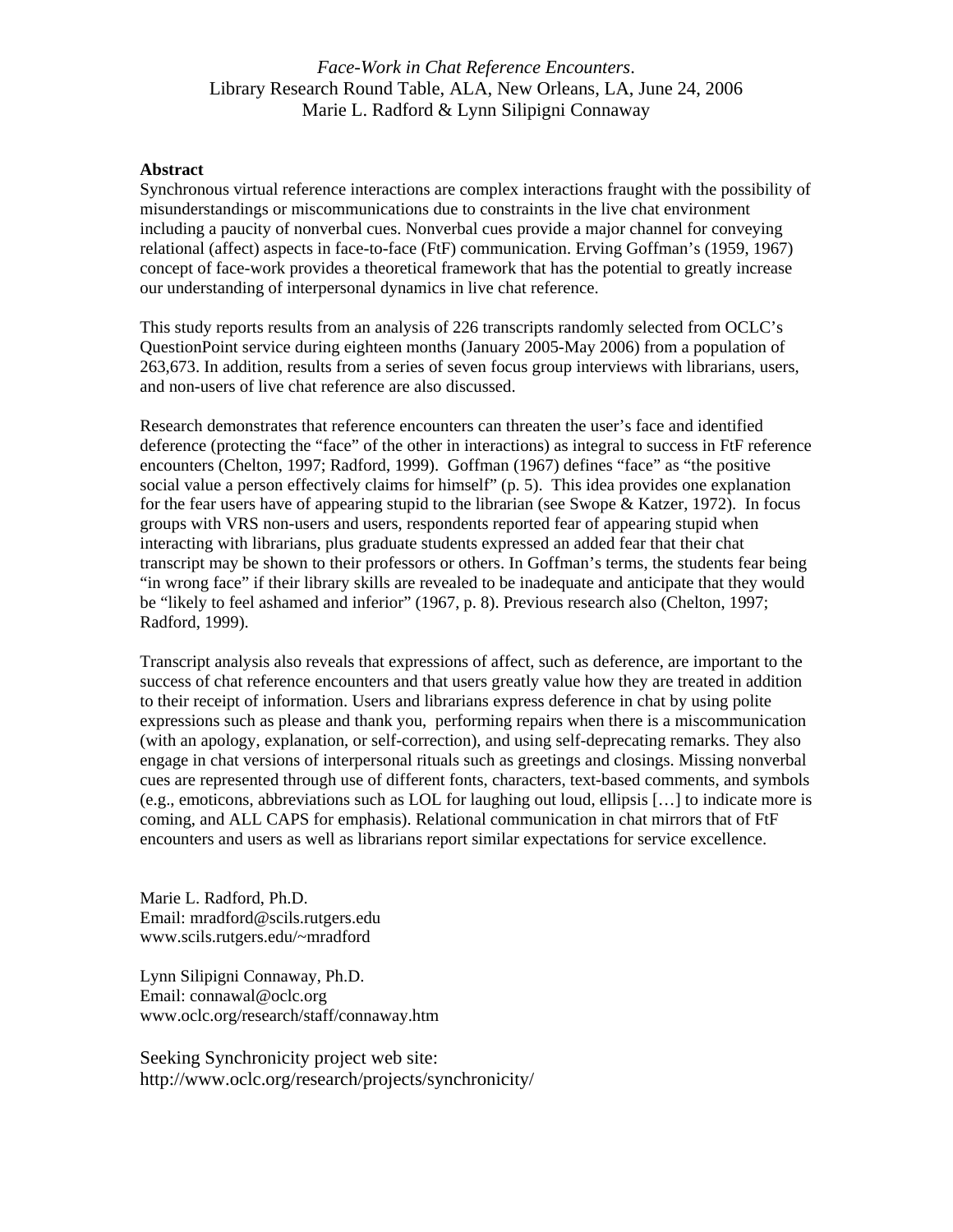| <b>FACILITATORS</b>     |                                                                | <b>Librarians</b> | <b>Users</b>   | <b>Total</b> |
|-------------------------|----------------------------------------------------------------|-------------------|----------------|--------------|
| <b>Greeting Ritual</b>  |                                                                | 89                | 33             | 122          |
| <b>Deference</b>        |                                                                |                   |                |              |
|                         | Agreement to try what is suggested or to wait                  | $\overline{2}$    | 79             | 81           |
|                         | Apology                                                        | 28                | 11             | 39           |
|                         | Asking for other to be patient                                 | 82                | 3              | 85           |
|                         | Expressions of enthusiasm                                      | 5                 | 8              | 13           |
|                         | Suggesting strategy or explanation in tentative way            | 9                 | 8              | 17           |
|                         | <b>Thanks</b>                                                  | 56                | 126            | 182          |
|                         | Use of polite expressions                                      | 92                | 36             | 128          |
|                         | Use of praise, admiration                                      | $\overline{0}$    | 7              | 7            |
|                         | Use of self-deprecating remarks                                | $\overline{0}$    | 5              | 5            |
| <b>Rapport Building</b> |                                                                |                   |                |              |
|                         | Familiarity                                                    | $\overline{4}$    | 1              | 5            |
|                         | Humor                                                          | $\overline{0}$    | 5              | 5            |
|                         | Interjections                                                  | 21                | 31             | 52           |
|                         | Offering confirmation                                          | 17                | 25             | 42           |
|                         | Approval                                                       | 6                 | 5              | 11           |
|                         | Empathy                                                        | 8                 | 5              | 13           |
|                         | Inclusion                                                      | 69                | $\overline{2}$ | 71           |
|                         | Offering reassurance                                           | 60                | 31             | 91           |
|                         | Encouraging remarks praise                                     | 41                | $\overline{2}$ | 43           |
|                         | <b>Enthusiastic remarks</b>                                    | 9                 | 6              | 15           |
|                         | Repair self-correction                                         | 11                | 14             | 25           |
|                         | Seeking reassurance confirmation self-disclosure               | 119               | 84             | 203          |
|                         | Self disclosure                                                | 16                | 103            | 119          |
|                         | Admitting lack of knowledge at a loss as to where<br>to search | 21                | 29             | 50           |
|                         | Explaining search strategy                                     | 21                | $\mathbf{1}$   | 22           |
|                         | Explaining technical problems                                  | 32                | 9              | 41           |
|                         | Offering personal opinion advice value judgment                | 80                | 6              | 86           |
|                         | Use of informal language                                       | 17                | 16             | 33           |
|                         | Alternate spelling abbreviated single words                    | 33                | 33             | 66           |
|                         | Use of all lower case                                          | 6                 | 48             | 54           |
|                         | Use of slang expressions                                       | 9                 | 8              | 17           |
| <b>Closing Ritual</b>   |                                                                | 56                | 90             | 146          |
|                         | Explanation of signing off abruptly                            | 2                 | $\tau$         | 9            |
|                         | Invites to return if necessary                                 | 27                | $\overline{0}$ | 27           |
|                         | Makes sure user has no more questions                          | 44                | 1              | 45           |
|                         | Offers to continue searching & email answer                    | 12                | $\overline{0}$ | 12           |

# **Radford Chat Reference Category Scheme Relational Dimensions ©2006 Analysis of 226 Transcripts**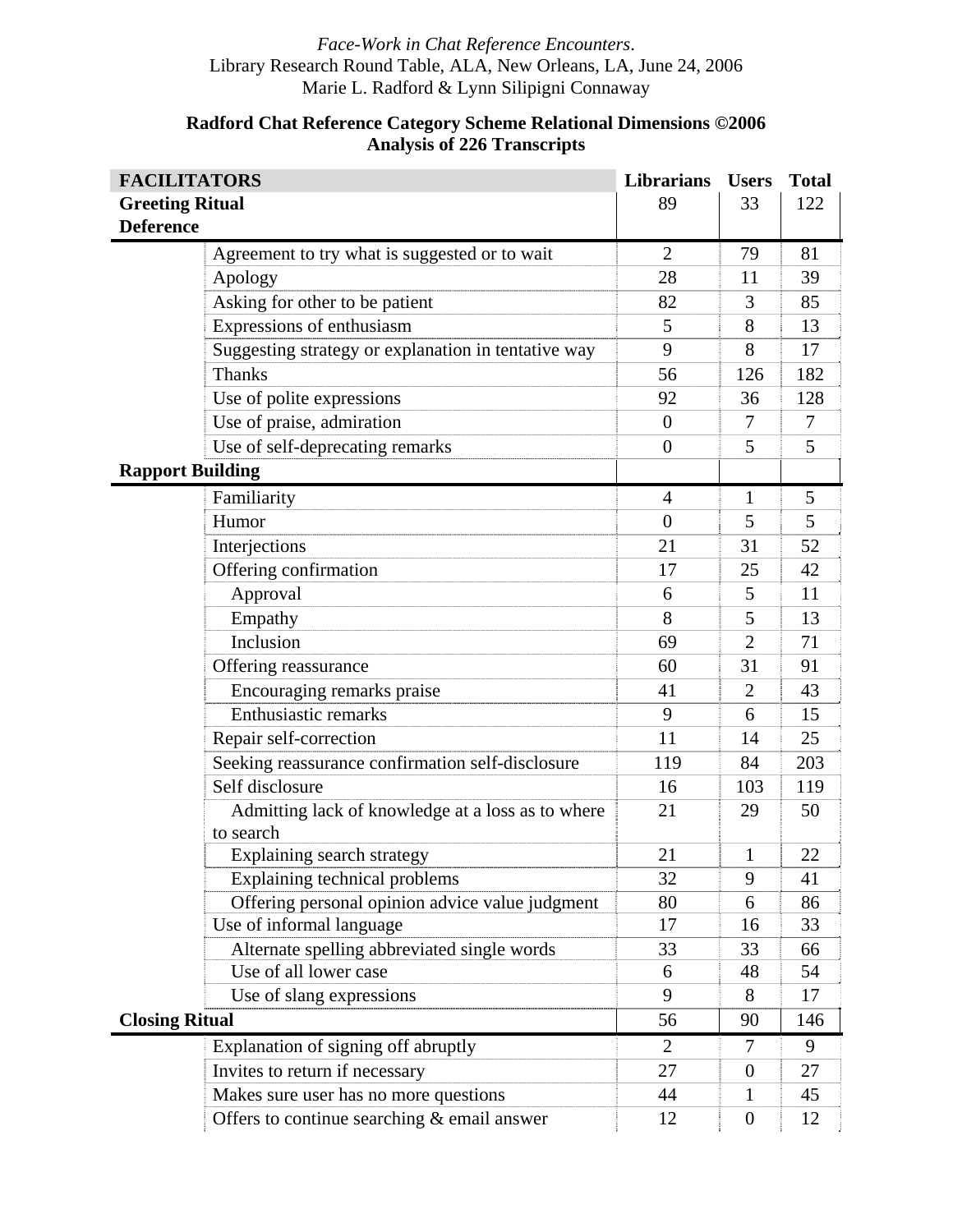| <b>FACILITATORS</b> continued                         |                                                      |                   |                  |                |  |  |
|-------------------------------------------------------|------------------------------------------------------|-------------------|------------------|----------------|--|--|
| <b>Rerepresentation of Nonverbal Cues</b>             |                                                      | <b>Librarians</b> | <b>Users</b>     | <b>Total</b>   |  |  |
| Phrase abbreviations                                  |                                                      | $\mathbf{1}$      | 5                | 6              |  |  |
| Spells out nonverbal behaviors                        |                                                      | $\overline{0}$    | 1                | 1              |  |  |
| Use of ALL CAPS                                       |                                                      | 9                 | 7                | 16             |  |  |
| Use of alpha-numeric shortcuts                        |                                                      | 1                 | $\overline{0}$   | 1              |  |  |
| Use of ellipsis                                       |                                                      | 43                | 24               | 67             |  |  |
| Use of emoticons                                      |                                                      | 3                 | 7                | 10             |  |  |
| emphasis                                              | Use of punctuation or repeated punctuation for       | 35                | 37               | 72             |  |  |
| <b>BARRIERS</b>                                       |                                                      |                   |                  |                |  |  |
| <b>Negative Closure</b>                               |                                                      |                   |                  |                |  |  |
| Abrupt ending                                         |                                                      | 20                | 92               | 112            |  |  |
| Disclaimer                                            |                                                      | 14                | $\overline{0}$   | 14             |  |  |
| Failure to refer                                      |                                                      | $\overline{2}$    | $\overline{0}$   | $\overline{2}$ |  |  |
| Ignoring cues that user wants more help               |                                                      | 9                 | $\overline{0}$   | 9              |  |  |
| Premature or attempted closing                        |                                                      | 7                 | 1                | 8              |  |  |
| Premature referral                                    |                                                      | $\overline{4}$    | $\overline{0}$   | 4              |  |  |
| Sends to Google                                       |                                                      | 3                 | $\overline{0}$   | 3              |  |  |
| <b>Relational Disconnect Failure to Build Rapport</b> |                                                      |                   |                  |                |  |  |
| Condescending                                         |                                                      | $\overline{2}$    | $\mathbf{1}$     | 3              |  |  |
| Derisive use of spelling out NV behaviors             |                                                      | $\theta$          | $\overline{0}$   | $\theta$       |  |  |
| Disconfirming                                         |                                                      | 13                | 20               | 33             |  |  |
| Failing to offer reassurance                          |                                                      | 8                 | $\mathbf{1}$     | 9              |  |  |
|                                                       | Failure or refusal to provide information when asked | 3                 | 4                | 7              |  |  |
| Goofing around                                        |                                                      | $\mathbf{1}$      | $\overline{4}$   | 5              |  |  |
| Ignoring humor                                        |                                                      | 1                 | $\overline{0}$   | $\mathbf{1}$   |  |  |
| Ignoring self-disclosure                              |                                                      | 9                 | $\overline{0}$   | 9              |  |  |
| Impatience                                            |                                                      | $\overline{0}$    | 8                | 8              |  |  |
|                                                       | Inappropriate script or inappropriate response       | 14                | $\boldsymbol{0}$ | 14             |  |  |
| Lack of attention or Ignoring question                |                                                      | 8                 | $\boldsymbol{0}$ | 8              |  |  |
| Limits time                                           |                                                      | 7                 | $\boldsymbol{0}$ | 7              |  |  |
| Mirrors rude behavior                                 |                                                      | 1                 | $\overline{0}$   | $\mathbf{1}$   |  |  |
| <b>Mistakes</b>                                       |                                                      | $\boldsymbol{0}$  | 1                | 1              |  |  |
| Misunderstands question                               |                                                      | $\overline{2}$    | $\overline{0}$   | $\overline{2}$ |  |  |
| Reprimanding                                          |                                                      | 3                 | $\overline{4}$   | $\overline{7}$ |  |  |
| Robotic answer                                        |                                                      | 6                 | $\theta$         | 6              |  |  |
| Rude or insulting                                     |                                                      | $\theta$          | $\overline{2}$   | $\overline{2}$ |  |  |
| Use of inappropriate language                         |                                                      | $\overline{0}$    | 3                | 3              |  |  |
| Uses jargon no explanation                            |                                                      | 5                 | $\boldsymbol{0}$ | 5              |  |  |